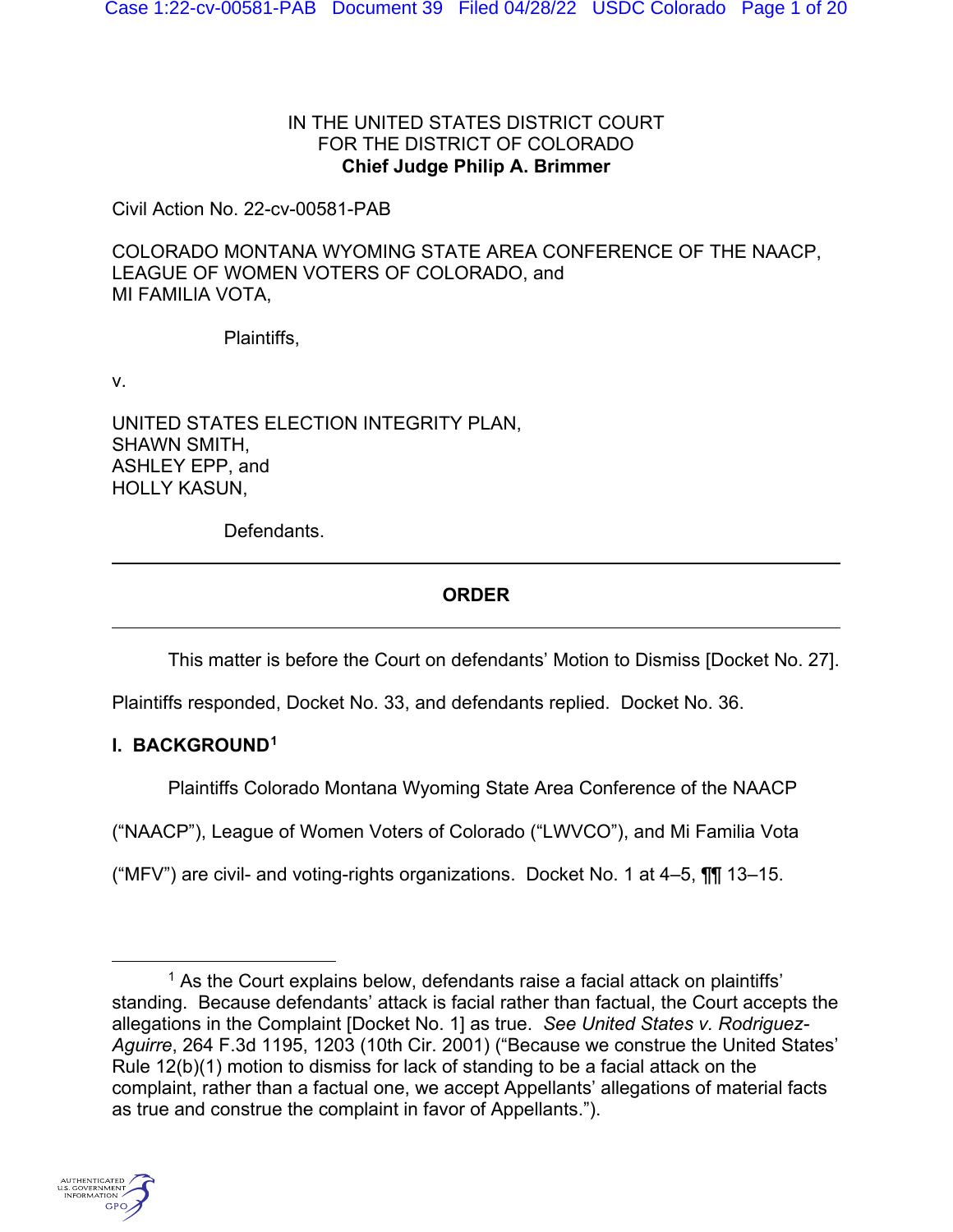Defendants Shawn Smith, Ashley Epp, and Holly Kasun are members of defendant United States Election Integrity Plan ("USEIP"). *Id.* at 6, **[1]** 17–19.<sup>2</sup> Mr. Smith "was, at some points in time . . . [p]resident and [c]o-[f]ounder of USEIP." *Id.*, ¶ 17.

USEIP was formed after the 2020 presidential election and is focused primarily on "advanc[ing] the false claim that former President Trump lost the 2020 election because of 'blatant election fraud.'" *Id.* at 7, ¶ 20. USEIP members travel door-to-door and "interrogat[e] voters under the pretense of seeking to uncover 'phantom ballots,'" which they believe caused President Trump's loss. *Id.*, ¶¶ 22–23. USEIP members target voters using voter rolls that Mr. Smith purchased and focus on "high-density housing, communities experiencing growth among racial minority voters, and communities in which a high percentage of voters supported Democratic candidates" in 2020. *Id.* at 8, ¶ 27. Members of USEIP, who are sometimes armed and wear badges to "present an appearance of government officiality," "interrogate" voters about their addresses and their participation in the 2020 election, including how the voters cast their ballots, and take photos of voters' homes. *Id.* at 2, 8, ¶¶ 3, 27.Members have "claimed to be from 'the county'" and have "falsely accused [voters] of casting fraudulent ballots." *Id.* at 9, ¶ 27.The prospect of visits from USEIP members is particularly intimidating for members of the Black and Latino communities, which plaintiffs serve, because of the history of voter suppression in those communities. *Id.* at 10, ¶¶ 33–34.

Plaintiffs bring three claims for relief: (1) intimidating voters and potential voters in violation of Section 11(b) of the Voting Rights Act of 1965; (2) attempting to intimidate

<span id="page-1-0"></span><sup>2</sup> USEIP has no connection to the United States government and no federal or state government agency. *Id.* at 7, ¶ 21.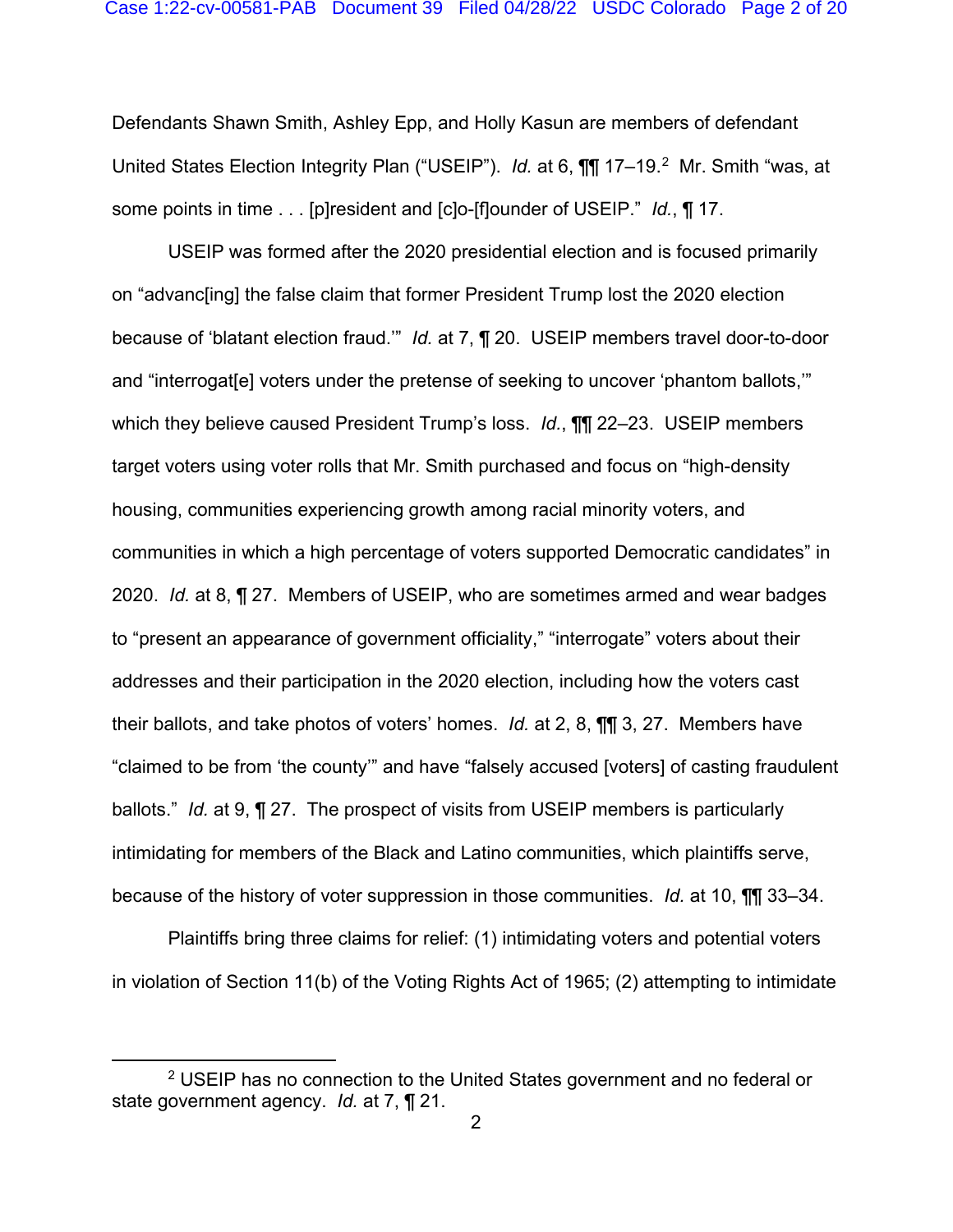voters and potential voters in violation of Section 11(b) of the Voting Rights Act of 1965; and (3) violating the Ku Klux Klan Act, 42 U.S.C. § 1985. *Id.* at 12–13, ¶¶ 39–51. Defendants move to dismiss the complaint for lack of standing. Docket No. 27 at 1.

### **II. LEGAL STANDARD**

An argument that a plaintiff lacks standing to assert a claim is properly determined pursuant to Rule 12(b)(1) because such argument attacks the Court's subject matter jurisdiction. *See Colo. Env't. Coalition v. Wenker*, 353 F.3d 1221, 1227 (10th Cir. 2004) (standing is jurisdictional). Rule 12(b)(1) challenges are generally presented in one of two forms: "[t]he moving party may (1) facially attack the complaint's allegations as to the existence of subject matter jurisdiction, or (2) go beyond allegations contained in the complaint by presenting evidence to challenge the factual basis upon which subject matter jurisdiction rests." *Merrill Lynch Bus. Fin. Servs., Inc. v. Nudell*, 363 F.3d 1072, 1074 (10th Cir. 2004) (quoting *Maestas v. Lujan*, 351 F.3d 1001, 1013 (10th Cir. 2003)). Ultimately, plaintiffs have "[t]he burden of establishing subject matter jurisdiction" because they are "the part[ies] asserting jurisdiction." *Port City Props. v. Union Pac. R.R. Co.*, 518 F.3d 1186, 1189 (10th Cir. 2008).

"Each plaintiff must have standing to seek each form of relief in each claim." *Collins v. Daniels*, 916 F.3d 1302, 1312 (10th Cir. 2019) (*quoting Am. Humanist Ass'n, Inc. v. Douglas Cty. Sch. Dist. RE-1*, 859 F.3d 1243, 1250 (10th Cir. 2017)). "The standing inquiry ensures that a plaintiff has a sufficient personal stake in a dispute to ensure the existence of a live case or controversy which renders judicial resolution appropriate." *Tandy v. City of Wichita*, 380 F.3d 1277, 1283 (10th Cir. 2004). To establish Article III standing, a plaintiff must meet three elements: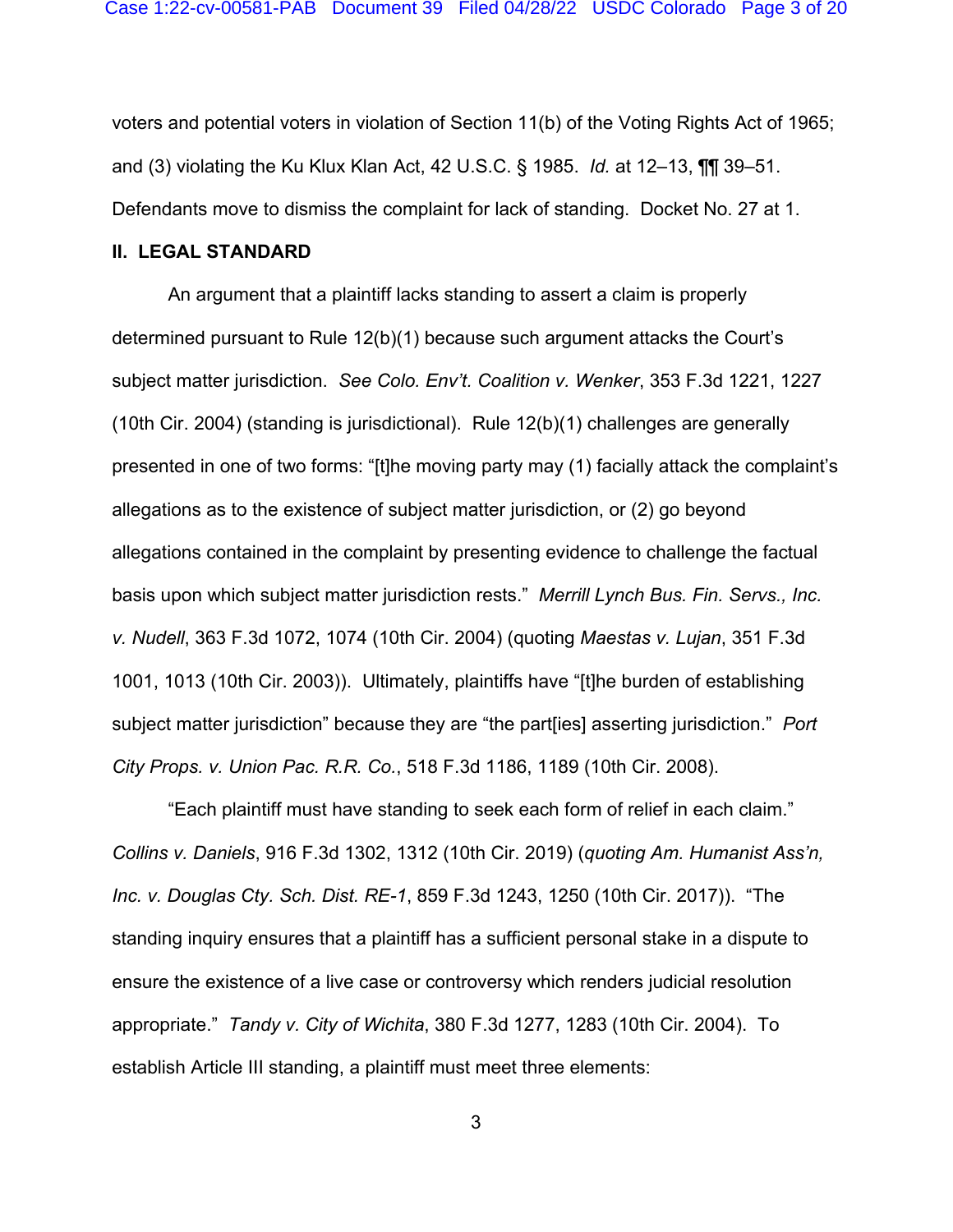First, the plaintiff must have suffered an "injury in fact" – an invasion of a legally protected interest which is (a) concrete and particularized, and (b) "actual or imminent, not 'conjectural' or 'hypothetical.'" Second, there must be a causal connection between the injury and the conduct complained of – the injury has to be "fairly . . . trace[able] to the challenged action of the defendant, and not . . . th[e] result [of] the independent action of some third party not before the court." Third, it must be "likely," as opposed to merely "speculative," that the injury will be "redressed by a favorable decision."

*Lujan v. Defenders of Wildlife*, 504 U.S. 555, 560–61 (1992) (citations omitted). "Injury in fact is a constitutional requirement, and '[i]t is settled that Congress cannot erase Article III's standing requirements by granting the right to sue to a plaintiff who would not otherwise have standing.'" *Spokeo, Inc. v. Robins*, 136 S. Ct. 1540, 1547–48 (2016) (quoting *Raines v. Byrd*, 521 U.S. 811, 820 n.3 (1997)). An injury is particularized if it affects "the plaintiff in a personal and individual way." *Id.* at 1548. "A 'concrete' injury must be 'de facto'; that is, it must actually exist"; it must be "real," not "abstract." *Id.* "If a party satisfies these minimum constitutional requirements, then a court may still deny standing if the injury alleged constitutes a "generalized grievance" that more appropriately should be addressed by the representative branches." *Colo. Taxpayers Union, Inc. v. Romer*, 963 F.2d 1394, 1396 (10th Cir. 1992) (citing *Allen v. Wright*, 468 U.S. 737, 751 (1984)).

## **III. ANALYSIS**

As an initial matter, the Court must determine what information it may consider in reviewing defendants' motion. A party filing a Rule 12(b)(1) motion may challenge subject matter jurisdiction through a facial or factual attack. *See Laufer v. Looper*, 22 F.4th 871, 875 (10th Cir. 2022) (citing *Baker v. USD 229 Blue Valley*, 979 F.3d 866, 872 (10th Cir. 2020)). "A facial attack assumes the allegations in the complaint are true and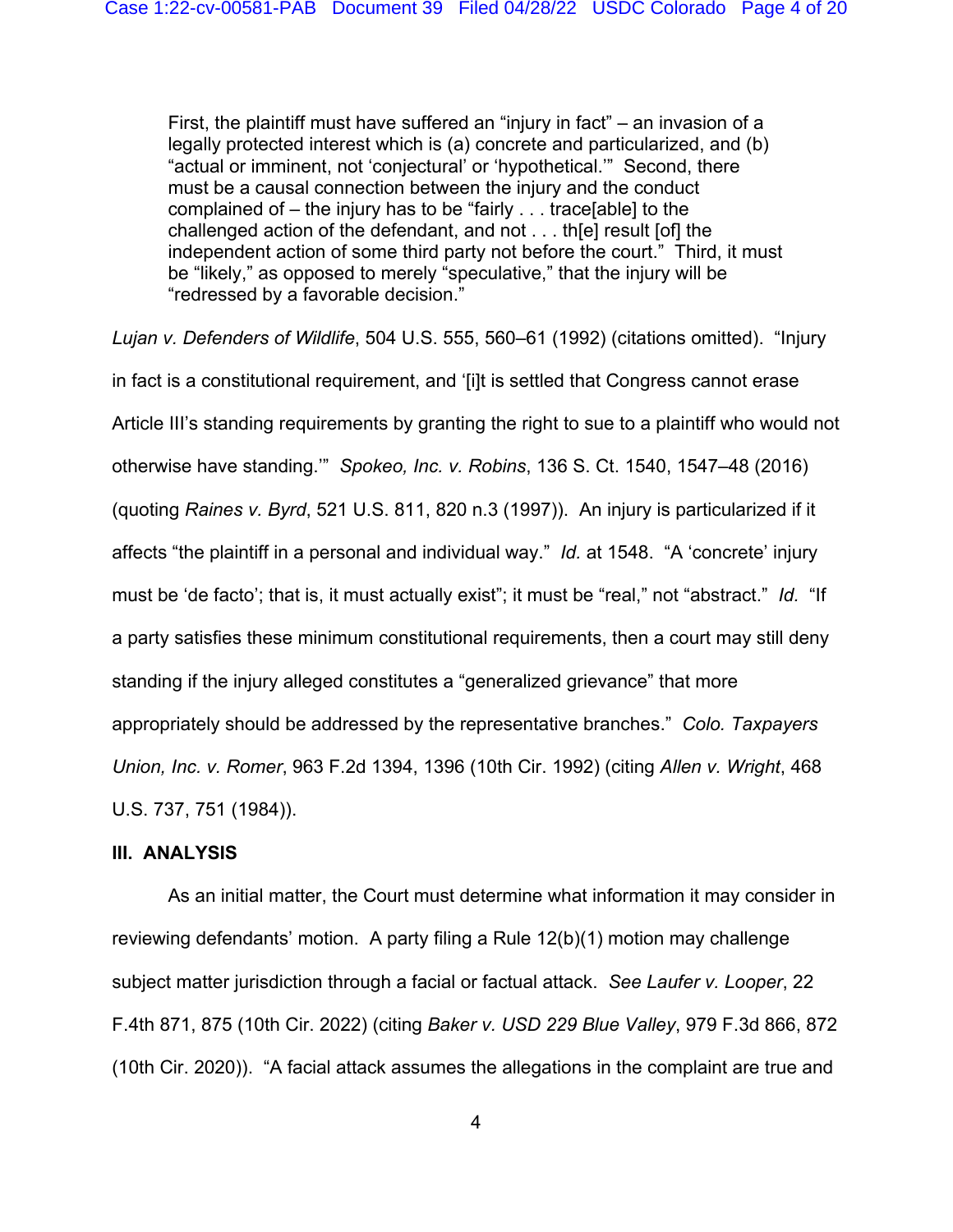argues they fail to establish jurisdiction. A factual attack goes beyond the allegations in the complaint and adduces evidence to contest jurisdiction." *Id.* (quoting *Baker*, 979 F.3d at 872). Because defendants challenge the sufficiency of plaintiffs' jurisdictional allegations, but do not dispute the allegations, *see* Docket No. 27 at 1–2 ("Accepting the facts in [p]laintiffs' [c]omplaint as true for purposes of this [m]otion, this Court should dismiss the [c]omplaint because it is plain that no [p]laintiff has alleged an injury that could confer standing."), and have not provided any evidence to rebut plaintiffs' allegations, the Court considers defendants' challenge to be facial. *See Laufer*, 22 F.4th at 875 ("Because the Loopers have not adduced any evidence outside the pleadings to contest jurisdiction, we address this issue as a facial challenge."); *see also Thrasher v. Rocky Mountain Auto Brokers, Inc.*, No. 18-cv-02342-PAB-KMT, 2019 WL 4695831, at \*4 (D. Colo. Sept. 25, 2019) (finding a facial attack because motion accepted plaintiff's allegations as true); *Sentry Ins. a Mut. Co. v. Pichardo*, 2021 WL 4034092, at \*2 n.4 (D.N.M. Sept. 3, 2021) ("Here, the . . . challenge is facial, since [movants] adduced no evidence such as affidavits, documents, etc., to contest jurisdiction.").

In reviewing a facial attack on plaintiffs' standing, the Court considers only the sufficiency of the complaint, as it would with a Federal Rule 12(b)(6) motion. *See Muscogee (Creek) Nation v. Okla. Tax Comm'n*, 611 F.3d 1222, 1227 n.1 (10th Cir. 2010) ("A facial attack looks only to the factual allegations of the complaint in challenging the court's jurisdiction. A factual attack goes beyond the factual allegations of the complaint and presents evidence in the form of affidavits or otherwise to challenge the court's jurisdiction. . . . [In a facial attack,] we apply the same standards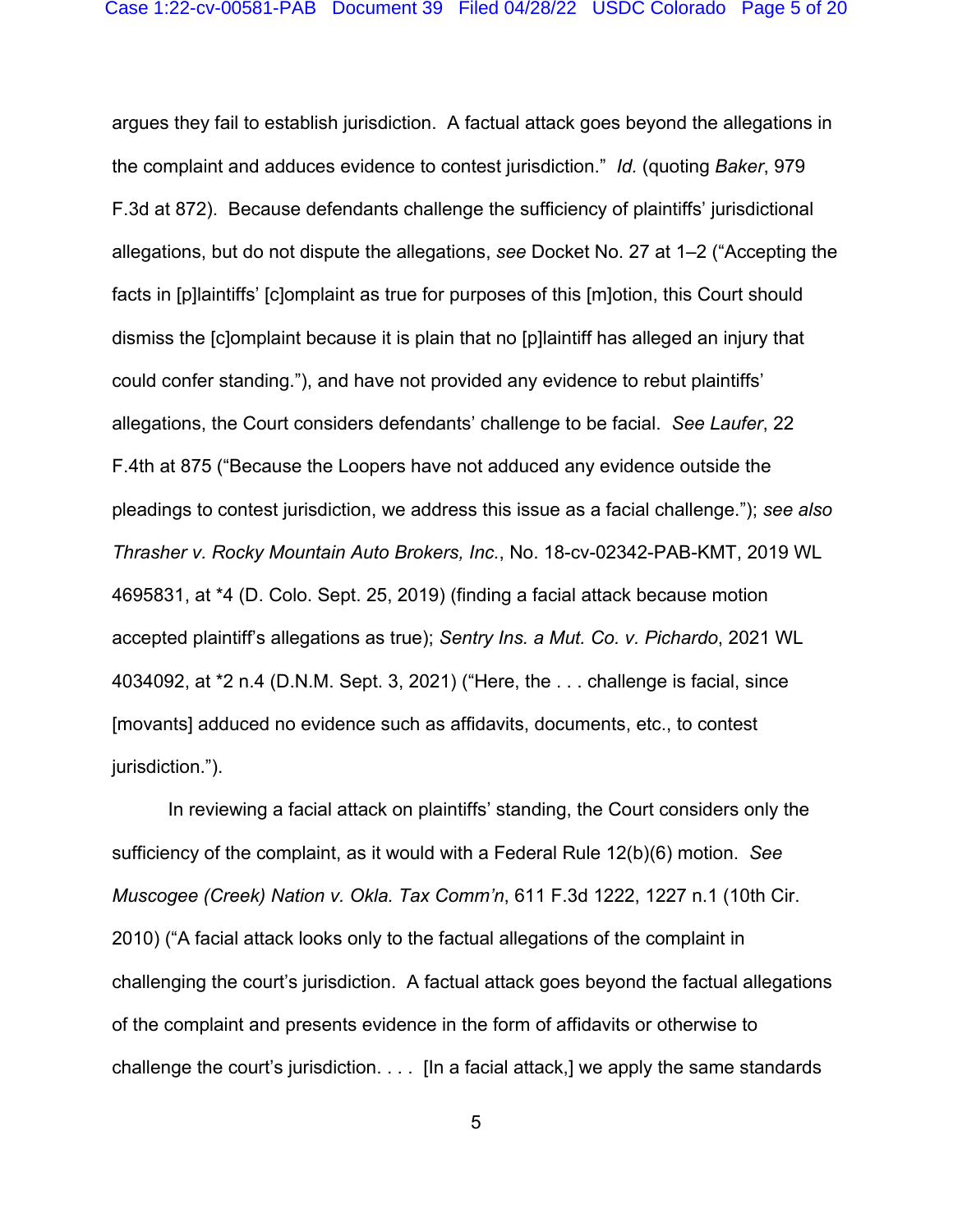under Rule 12(b)(1) that are applicable to a Rule 12(b)(6) motion to dismiss for failure to state a cause of action."); *Cunningham v. Univ. of N.M. Bd. of Regents*, 531 F. App'x 909, 913–14 (10th Cir. 2013) (unpublished) ("While the district court did not identify its analysis as such, we construe its decision as being based on a facial attack because it only addressed facts found within the four corners of Mr. Cunningham's complaint." (citing *Muscogee*, 611 F.3d at 1227 n.1)); *Williams v. City of Arvada*, No. 21-cv-02236- NYW, 2022 WL 1102532, at \*11 (D. Colo. Apr. 13, 2022) ("in a facial challenge, the focus is on the sufficiency of the allegations in the complaint"); *Sanchez v. Ward*, 2013 WL 12328914, at \*2 (D.N.M. Oct. 29, 2013) ("In determining facial attacks on jurisdiction, the Court limits its review to the sufficiency of the complaint, and it takes the allegations in the complaint as true."); *Onyx Prop. LLC v. Bd. of Cnty. Comm'rs of Elbert Cnty.*, No. 10-cv-01482-LTB-KLM, 2011 WL 588097, at \*2 (D. Colo. Feb. 9, 2011) (treating motion to dismiss for lack of standing as facial attack on the complaint); *cf. Rodriguez-Aguirre*, 264 F.3d at 1203 (contrasting facial attack, where "the district court must accept the allegations in the complaint as true," with a factual attack, where the court does not "presume the truthfulness of the complaint's factual allegations," but "has wide discretion to allow affidavits, other documents, and a limited evidentiary hearing to resolve disputed jurisdictional facts under Rule 12(b)(1)"); *Baker*, 979 F.3d at 872 ("When a defendant brings a factual attack, a district court has 'wide discretion to allow affidavits, other documents, and a limited evidentiary hearing to resolve disputed jurisdictional facts.'" (quoting *Stuart v. Colo. Interstate Gas Co.*, 271 F.3d 1221, 1225 (10th Cir. 2001)).

Plaintiffs are three organizations. *See* Docket No. 1 at 4–5, ¶¶ 13–15. An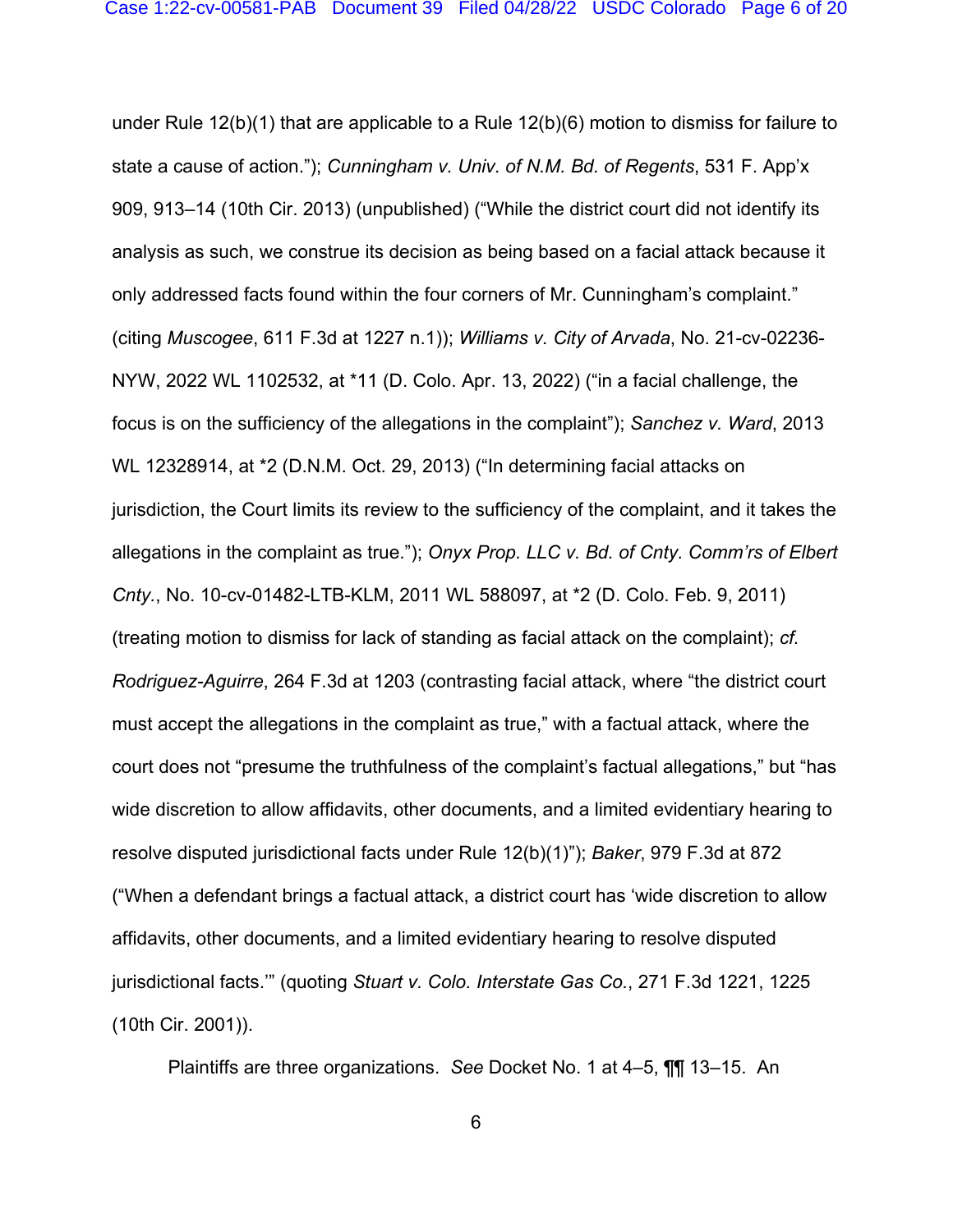#### Case 1:22-cv-00581-PAB Document 39 Filed 04/28/22 USDC Colorado Page 7 of 20

organization may have standing to sue either in its own right or on behalf of its members. *See Utah Physicians for a Healthy Env't v. Diesel Power Gear, LLC*, 21 F.4th 1229, 1241 (10th Cir. 2021); *Warth v. Seldin*, 422 U.S. 490, 511 (1975) ("[A]n association may have standing in its own right to seek judicial relief from injury to itself and to vindicate whatever rights and immunities the association itself may enjoy . . . [or,] in the absence of injury to itself, an association may have standing solely as the representative of its members.").

First, an organization may have standing to sue on its own to challenge action that causes it injury "if it meets the standing requirements that apply to individuals." *Colo. Taxpayers Union*, 963 F.2d at 1396 (citing *Havens Realty Corp. v. Coleman*, 455 U.S. 363, 378–79 (1982)). Plaintiffs allege that responding to defendants' conduct has caused them to divert resources that could otherwise be used for their usual programmatic priorities. *See generally* Docket No. 1.

The diversion of resources is a cognizable injury. "[F]or several decades it has been established that diversion of resources is a cognizable harm in the context of Article III standing analysis." *Colorado v. EPA*, 445 F. Supp. 3d 1295, 1307 (D. Colo. 2020) (citing *Havens Realty*, 455 U.S. at 379), *rev'd on other grounds*, 989 F.3d 874 (10th Cir. 2021). "[C]ases upholding diversion of resources as a cognizable harm are almost always about nonprofit organizations seeking to advance a social goal (mostly fair housing, voting rights, and immigrant rights)." *Id.* 

In *Havens* [*Realty*], the Supreme Court found that an organization was entitled to standing on its own behalf because the organization alleged that an apartment owner's racial steering practices had perceptively impaired the organization's ability to provide counseling and referral services for low and moderate income home seekers. The Court stated that "[s]uch [a] concrete and demonstrable injury to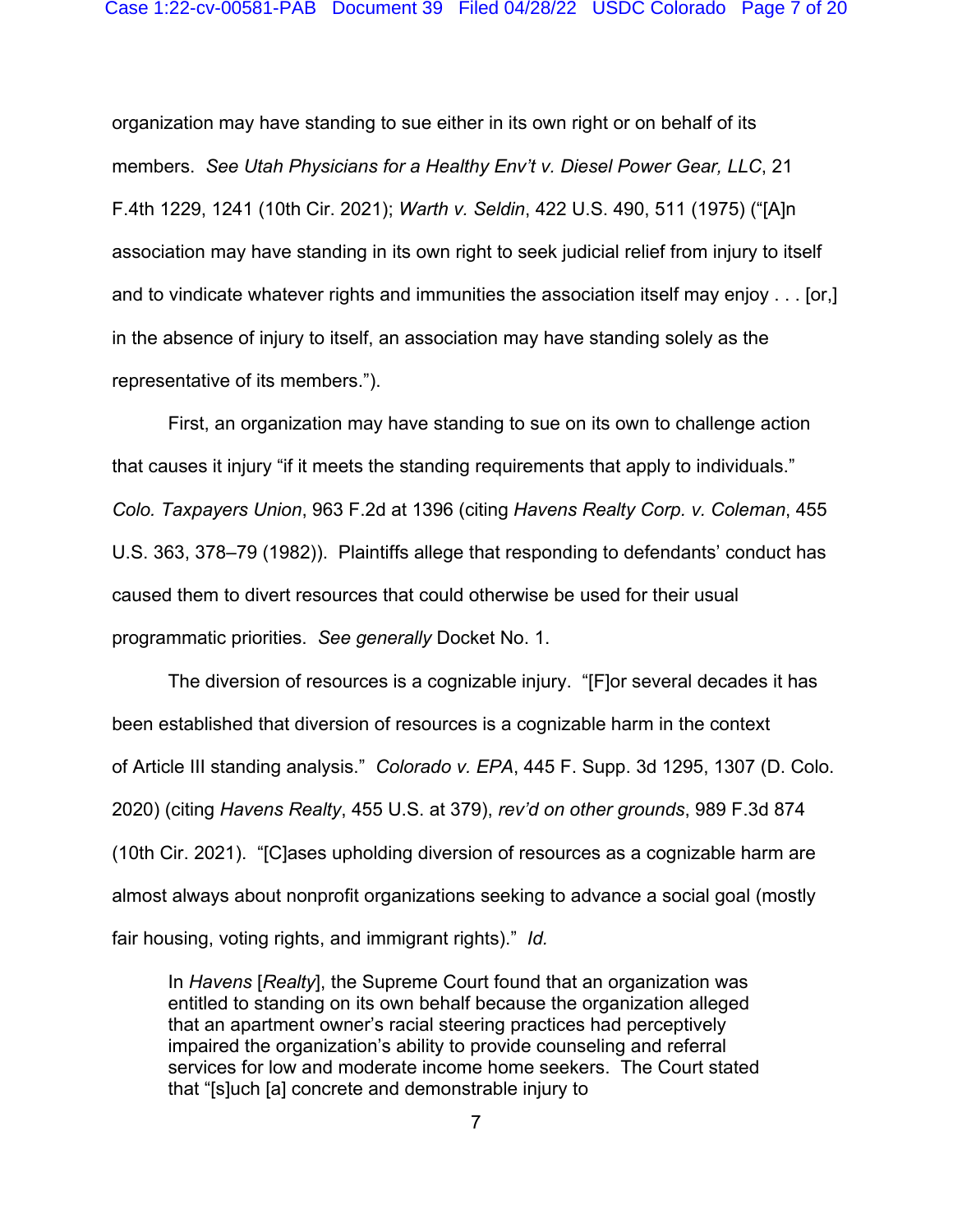the organization's activities – with the consequent drain on the organization's resources – constitutes far more than simply a setback to the organization's abstract social interests."

*Colo. Taxpayers Union*, 963 F.2d at 1397 (quoting *Havens Realty*, 455 U.S. at 379 (citation omitted)). In other words, an "organization has standing to sue on its own behalf if the 'defendant's illegal acts impair its ability to engage in its projects by forcing the organization to divert resources to counteract those illegal acts,'" *Common Cause of Colo. v. Buescher*, 750 F. Supp. 2d 1259, 1269 (D. Colo. 2010) (quoting *Fla. State Conference of NAACP v. Browning*, 522 F.3d 1153, 1165 (11th Cir. 2008)), or "when a defendant's conduct makes it difficult or impossible for the organization to fulfill one of its essential purposes or goals." *Id.* (citing *Charles H. Wesley Educ. Found., Inc. v. Cox*, 408 F.3d 1349, 1353–54 (11th Cir. 2005)).

Second, an organization may also have standing to sue on behalf of its members "(1) when its members would otherwise have standing to sue in their own right, (2) the interests at stake are germane to the organization's purpose, and (3) neither the claim asserted nor the relief requested requires the participation of individual members in the lawsuit." *Utah Physicians*, 21 F.4th at 1241 (quoting *Friends of the Earth, Inc. v. Laidlaw Env't Servs. (TOC), Inc.*, 528 U.S. 167, 181 (2000)); *see also Hunt v. Wash. State Apple Advertising Comm'n*, 432 U.S. 333, 343 (1977).

Because "[e]ach plaintiff must have standing to seek each form of relief in each claim," *see Collins*, 916 F.3d at 1312; *Am. Humanist Ass'n, Inc. v. Douglas Cnty. Sch. Dist. RE-1*, 859 F.3d 1243, 1254 (10th Cir. 2017) (citing *Town of Chester v. Laroe Ests., Inc.*, 137 S. Ct. 1645, 1650 (2017)), the Court considers plaintiffs' allegations relating to each plaintiff individually.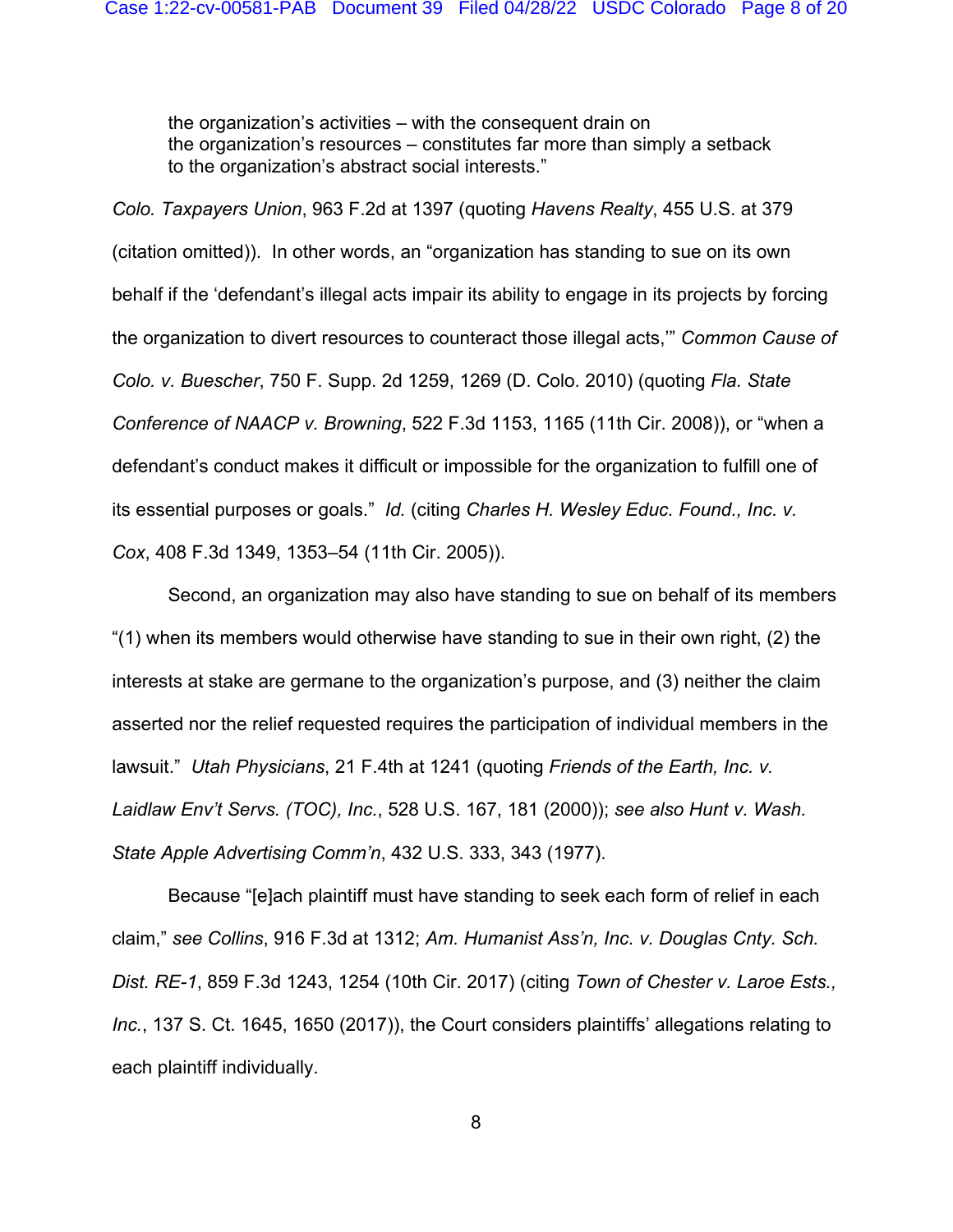A court must satisfy itself of its subject matter jurisdiction at every stage of the proceeding. *See, e.g.*, *Citizens Concerned for Separation of Church & State v. City & Cnty. of Denver*, 628 F.2d 1289, 1297 (10th Cir. 1980). At the pleading stage, a plaintiff's burden is a "low bar," *see, e.g.*, *Attias v. Carefirst, Inc.*, 865 F.3d 620, 622 (D.C. Cir. 2017); *Kan. Nat. Res. Coal. v. Dep't of Interior*, 971 F.3d 1222, 1231 (10th Cir. 2020) ("At the pleading stage, general factual allegations of injury resulting from the defendant's conduct may suffice." (quoting *Lujan*, 504 U.S. at 561)); *United States v. Sup. Ct. of N.M.*, 839 F.3d 888, 899 (10th Cir. 2016) ("the burden of establishing standing at this stage of the litigation is lightened considerably") (internal quotations and citations omitted), while at summary judgment or trial, the plaintiff must show specific facts. *See, e.g.*, *Comm. to Save the Rio Hondo v. Lucero*, 102 F.3d 445, 450 (10th Cir. 1996).

## **A. Organizational Standing**

The Court first considers plaintiffs' organizational standing allegations and determines whether plaintiffs have sufficiently alleged that defendants' conduct has caused plaintiffs a redressable injury. *See Colo. Taxpayers Union*, 963 F.2d at 1396.

#### *1. NAACP*

NAACP's mission is to "ensure political, educational, social, and economic equality of rights of all persons and to eliminate race-based discrimination." Docket No. 1 at 4, ¶ 13. NAACP does this by coordinating the "civil rights activities of freedom fighters and game-changing activists in Colorado" and ensuring that every American has "free, open, equal, and protected access to the vote." *Id.* Plaintiffs allege that NAACP "has diverted time and other resources . . . in order to address [d]efendants'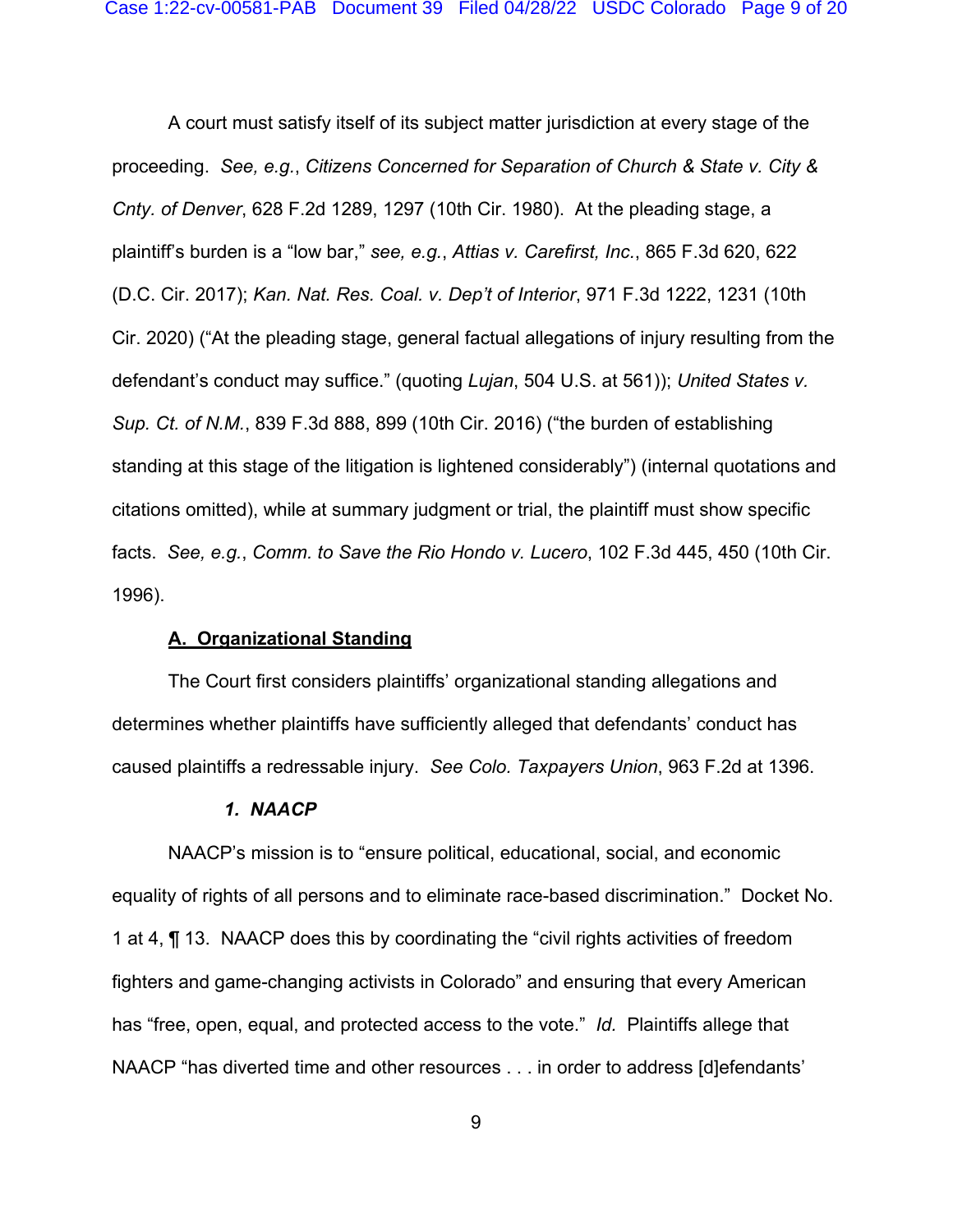voter intimidation campaign" and, absent an injunction, it will be required to "further divert time and resources." *Id.* NAACP has "already exhausted resources actively monitoring this voter intimidation and related safety concerns and strategizing about how to combat [d]efendants' actions" and "anticipates having to shift both personnel and financial resources" to counteract USEIP's actions, which is a "distraction from key programs." *Id.* at 10–11, ¶ 36.

Defendants argue that NAACP's alleged injury is speculative, "not concrete," "volitional, manufactured, and a product of fear rather than actual injury traceable to [d]efendants' actions." Docket No. 27 at 6. Defendants are correct that a voluntary budgetary decision is not sufficient for an Article III injury. If it were, any organization could "manufacture standing merely by inflicting harm" on itself. *See Sup. Ct. of N.M.*, 839 F.3d at 901 (citing *Clapper v. Amnesty Int'l USA*, 568 U.S. 398, 415–16 (2013)). In other words, an organization cannot simply pick a fight and claim to have standing. However, defendants' reliance on *Clapper* is misplaced. In *Clapper*, the plaintiffs claimed that they were "suffering present injuries" because they had chosen "to take costly and burdensome measures to protect the confidentiality of their international communications" from the potential of surveillance under the Foreign Intelligence Surveillance Act, which was a "hypothetical future harm that is not certainly impending." *Clapper*, 568 U.S. at 402. The Supreme Court held that "precautions taken by the plaintiffs to avoid the interception of their communications . . . were self-inflicted, and did not establish standing, because the statute did 'not regulate, constrain, or compel any action on [the plaintiffs'] part.'" *Sup. Ct. of N.M.*, 839 F.3d at 901 (quoting *Clapper*, 568 U.S. at 418). Here, however, plaintiffs allege that NAACP, which is dedicated to, among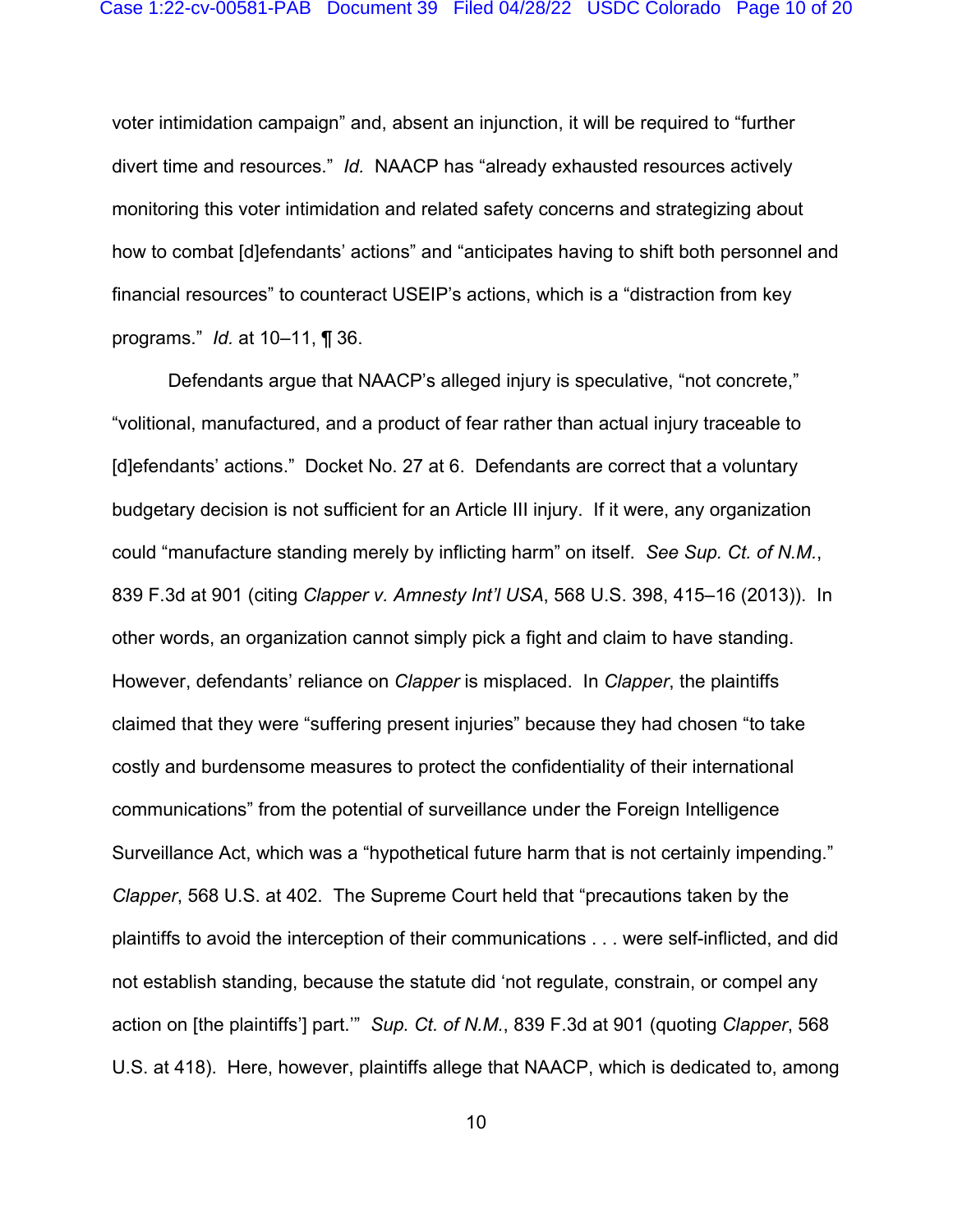other things, ensuring that every American has "free, open, equal, and protected access to the vote," *see* Docket No. 1 at 4, ¶ 13, has already expended time and money to counteract defendants' conduct. Thus, unlike the "hypothetical enforcement" in *Clapper*, plaintiffs allege that NAACP has already suffered a drain on resources that could have been used elsewhere. *See, e.g.*, *Fish v. Schwab*, 957 F.3d 1105, 1120 (10th Cir. 2020) ("But unlike the hypothetical enforcement in *Clapper*, the DPOC requirement here actually was enforced against Mr. Bednasek. And it was that enforcement that caused Mr. Bednasek's injury-in-fact, not any decision he made to spend money to avoid a hypothetical injury.").

Moreover, courts have found standing in similar circumstances and based on allegations similar to those plaintiffs make about NAACP and its being compelled to divert resources, and a plaintiff need not show more at this stage of the proceeding. *See Comm. to Save the Rio Hondo*, 102 F.3d at 449 ("In cases reviewing questions of standing under a motion to dismiss, the court presumes general allegations embrace those specific facts necessary to support the claim."). For instance, in *Common Cause of Colorado*, the court found sufficient the plaintiffs' allegations that they "diverted substantial resources in 2008, and will likely do so again in this election, dealing with phone calls related to pre-election voter list 'purges'/ cancellations." 750 F. Supp. 2d at 1269–70 ("All three [p]laintiffs, moreover, claim injury-in-fact under *Havens* [*Realty*] . . . as a result of having had to divert substantial resources from their normal election activities in 2008 to counteract the actual and threatened effects of the 20-day Rule."). The court also noted that an "independent basis for organizational standing exists when a defendant's conduct makes it difficult or impossible for the organization to fulfill one of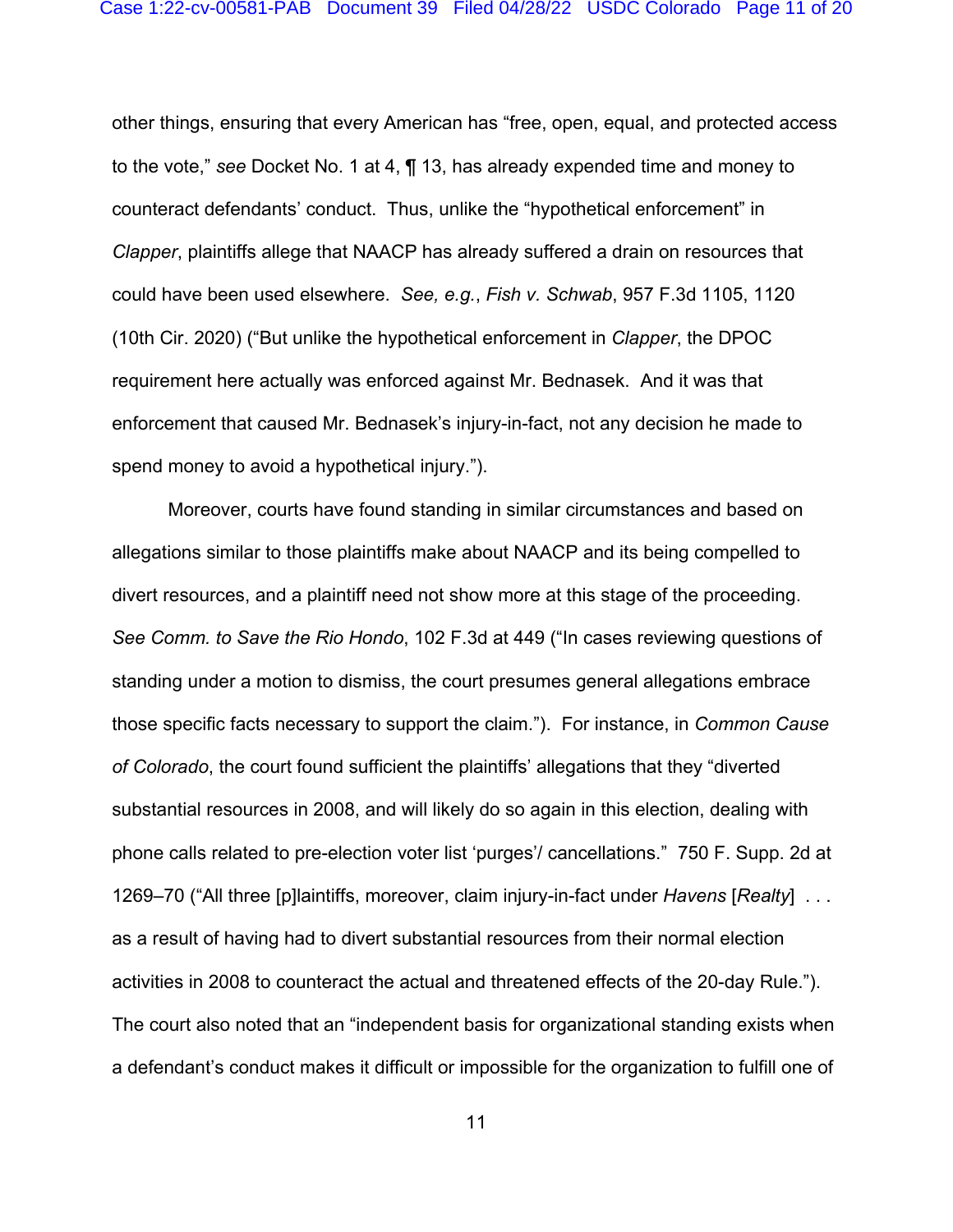its essential purposes or goals." *Id.* at 1269. Plaintiffs have alleged that NAACP's programmatic missions are impaired by their having to expend resources to counter defendants' conduct. Docket No. 1 at 4, 11, ¶¶ 13, 37. Other courts have found similar allegations sufficient. *See, e.g.*, *Informed Consent Action Network v. Becerra*, 2022 WL 992814, at \*6 (S.D.N.Y. Mar. 31, 2022) ("Plaintiffs have properly pleaded perceptible impairment of their mission. Taking the allegations in the [c]omplaint as true, [p]laintiffs state that they have, and continue to, divert significant time and resources from other organizational efforts to investigate, identify, and expose" defendants' claims.); *Nat'l Coal. on Black Civic Participation v. Wohl*, 498 F. Supp. 3d 457, 471 (S.D.N.Y. 2020) (finding sufficient allegations that one of the plaintiff's goals is "to promote and support civic participation," including by "helping and encouraging members of the Black community in Detroit to participate in the Census" and, once the organization learned of the defendant's conduct, the plaintiff "had to stop her Census work in order to respond to [it] . . . leaving less time to work on its Census-related outreach," which "constitute[d] a perceptible impairment of the organization's activities"); *Common Cause/N.Y. v. Brehm*, 344 F. Supp. 3d 542, 548–49 (S.D.N.Y. 2018) (finding sufficient allegations that plaintiff has "devoted significant resources to addressing the concerns about New York's list maintenance procedures" and has had to divert resources from "its efforts to register and mobilize voters," which is essential to its mission, "in order to assist voters who have been improperly placed on 'inactive' status and/or removed from the voter rolls"); *League of Women Voters of Ariz. v. Reagan*, 2018 WL 4467891, at \*4 (D. Ariz. Sept. 18, 2018) (finding sufficient allegations that plaintiffs "changed their behavior because of the alleged violations and expended additional resources that they would not otherwise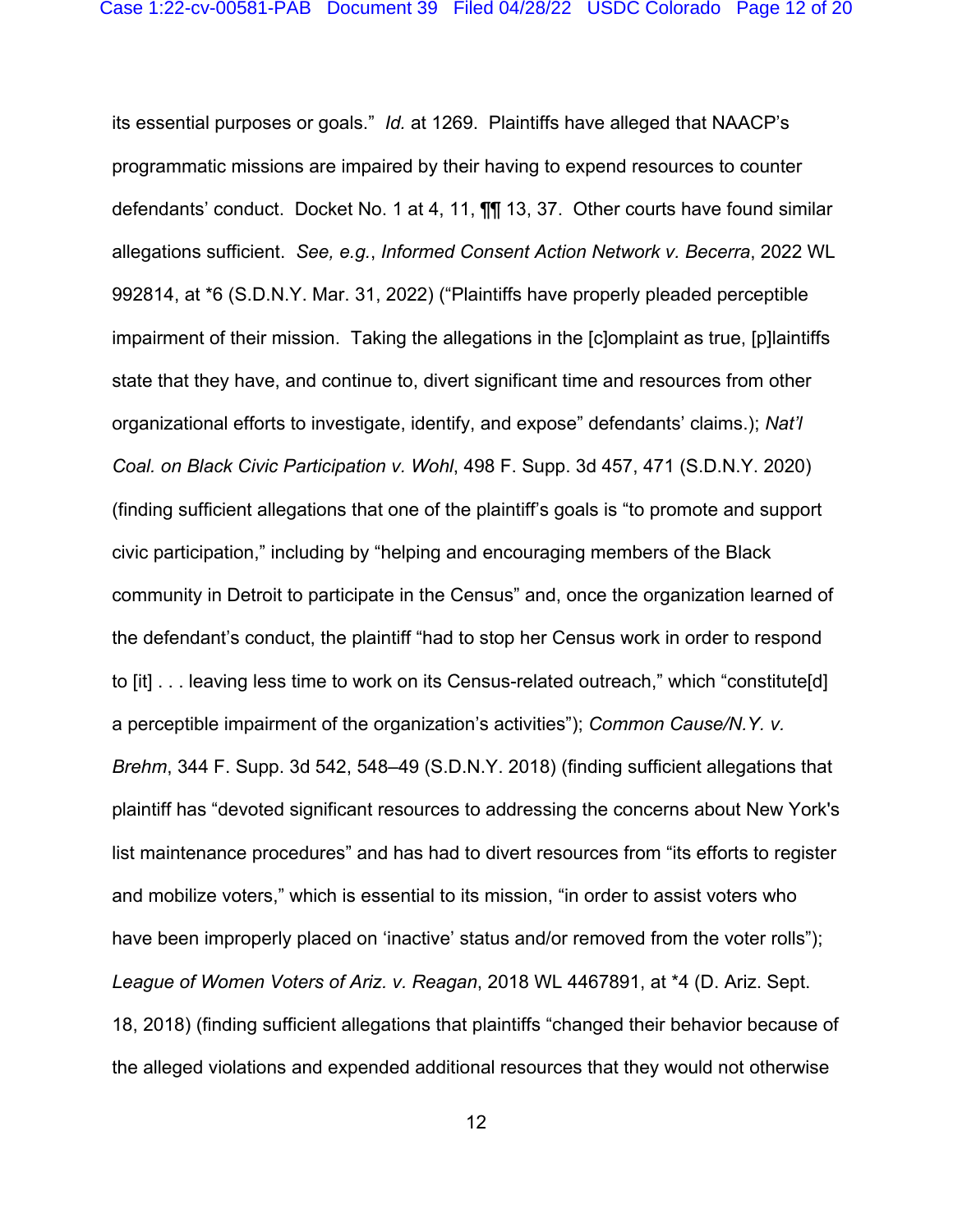have expended, and in ways that they would not have expended them" and that "the injury is on-going because [p]laintiffs will continue to expend resources . . . to provide voter registration services to individuals affected by [d]efendant's alleged NVRA violation" (citations and quotations omitted)); *League of Women Voters of Cal. v. Kelly*, 2017 WL 3670786, at \*6 (N.D. Cal. Aug. 25, 2017) (same). Any of the plaintiff organizations in these cases theoretically could have chosen not to devote resources to countering the defendants' conduct and, in that sense, their drained resources were volitional. But courts have considered organizations in similar positions to have been "forced" to act. *See, e.g.*, *Common Cause of Colo.*, 750 F. Supp. 2d at 1259; *Browning*, 522 F.3d at 1156. Moreover, defendants identify no authority for the proposition that, where a defendant's conduct has "perceptibly impaired" the plaintiff's ability to engage in its mission, *see Colo. Taxpayers Union*, 963 F.2d at 1397, by "forcing the [plaintiff] to divert resources to counteract" the defendant's conduct, the plaintiff lacks standing. *See Common Cause of Colo.*, 750 F. Supp. 2d at 1269; *see also Jud. Watch, Inc. v. Griswold*, 554 F. Supp. 3d 1091, 1104 (D. Colo. 2021). [3](#page-12-0)

In *Havens Realty*, the Supreme Court held that a fair housing organization had organizational standing to challenge alleged violations of the Fair Housing Act. 455 U.S. at 379. The Court found sufficient the allegation that "[p]laintiff . . . has been frustrated by defendants' racial steering practices in its efforts to assist equal access to

<span id="page-12-0"></span> $3$  The Court also notes that the perceptible impairment of an organization's mission or the diversion of resources need not be great. "For standing purposes, a loss of even a small amount of money is ordinarily an 'injury,'" *Czyzewski v. Jevic Holding Corp.*, 137 S. Ct. 973, 983 (2017), and "[t]he fact that the added cost has not been estimated and may be slight does not affect standing, which requires only a minimal showing of injury." *Crawford v. Marion Cnty. Election Bd.*, 472 F.3d 949, 951 (7th Cir. 2007), *aff'd*, 553 U.S. 181 (2008).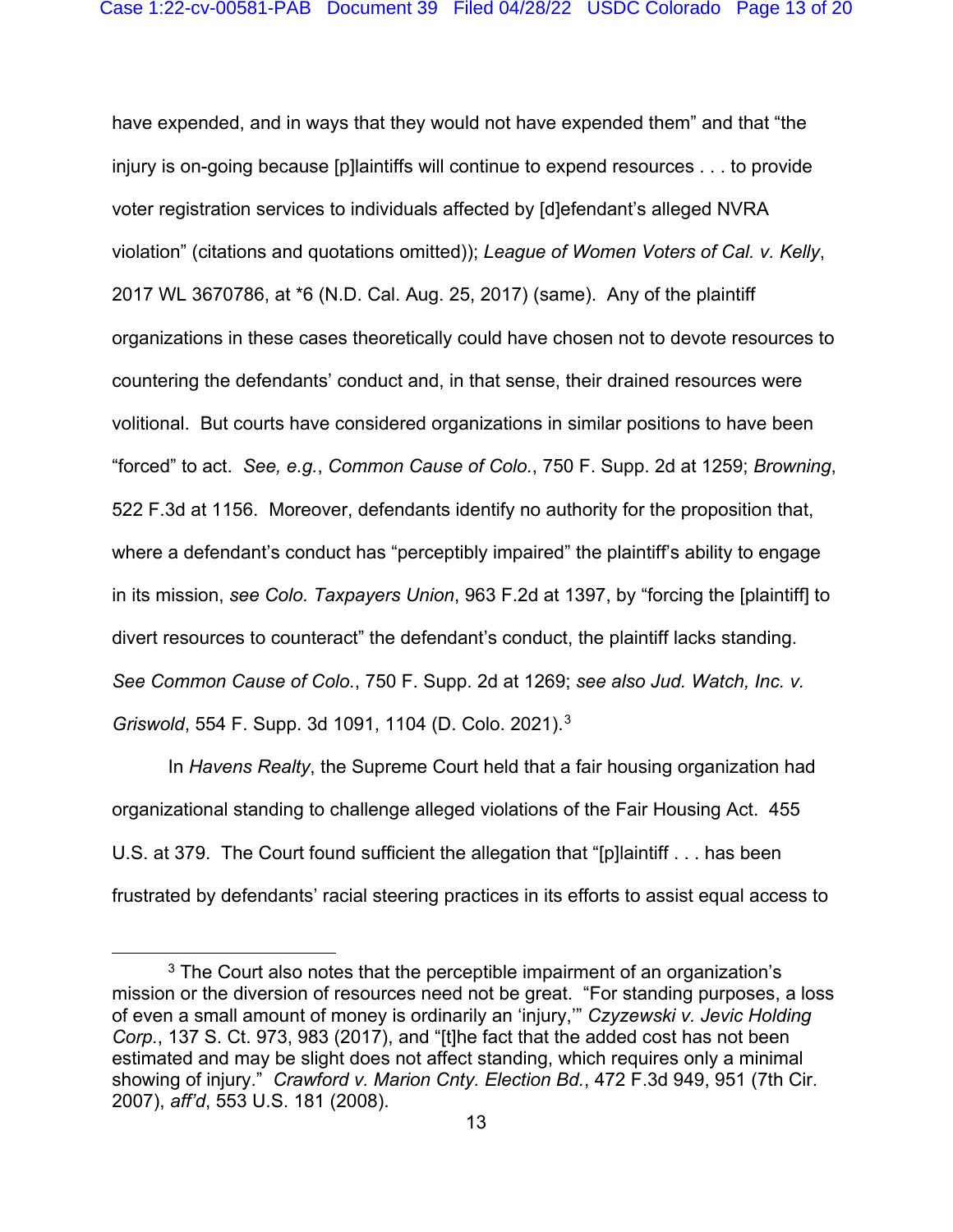housing through counseling and other referral services. Plaintiff . . . has had to devote significant resources to identify and counteract the defendant's [*sic*] racially discriminatory steering practices." *Id.* (bracket in original). The Court held that if, "as broadly alleged, [the defendants'] steering practices have perceptibly impaired [the plaintiffs'] ability to provide counseling and referral services for low- and moderateincome homeseekers, there can be no question that the organization has suffered injury in fact" because such "concrete and demonstrable injury to the organization's activities – with the consequent drain on the organization's resources – constitutes far more than simply a setback to the organization's abstract social interests." *Id.* The plaintiffs in *Havens Realty* could have chosen not to test the defendants' racial steering practices, but the Court did not find that their doing so made their alleged injury "manufactured" or "volitional." *See Schlesinger v. Reservists Comm. to Stop the War*, 418 U.S. 208, 225– 26 (1974) ("[T]he essence of standing[] 'is not a question of motivation but of possession of the requisite . . . interest that is, or is threatened to be, injured by the unconstitutional conduct.'"). *Havens Realty* is binding on this Court, and the Supreme Court recently cited the case with approval. *See Bank of Am. Corp. v. City of Miami*, 137 S. Ct. 1296, 1303 (2017).

NAACP anticipates having to expend additional resources to counteract defendants. Docket No. 1 at 10–11, ¶ 36. Although future expenses may be more hypothetical than past expenses, the Court accepts this allegation as true. *See Rodriguez-Aguirre*, 264 F.3d at 1203; *Muscogee*, 611 F.3d at 1227 n.1. Moreover, given that NAACP has allegedly already expended resources to counter defendants' conduct, it is reasonable to infer that it will continue to expend resources to counter the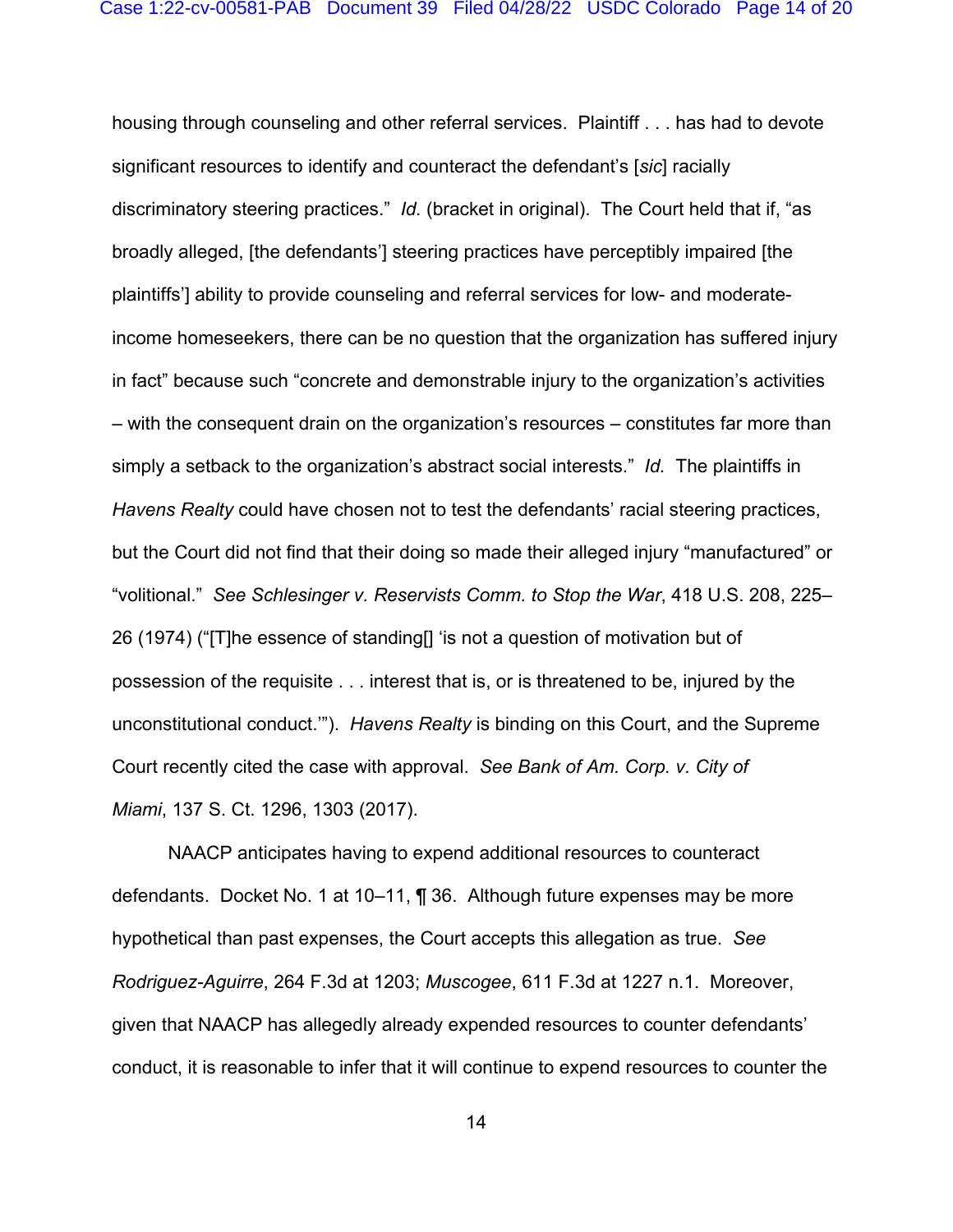same conduct if the conduct continues. *See id.* NAACP's alleged injury of continued and future expenses is not an injury based on "speculation about the decisions of independent actors," which the Court found insufficient in *Clapper*. 568 U.S. at 414. Rather, as alleged, it is an "actual or imminent" injury. *See TransUnion LLC v. Ramirez*, 141 S. Ct. 2190, 2203 (2021); *see also Browning*, 522 F.3d at 1165–66 ("Plaintiffs have made a sufficient showing that they will suffer a concrete injury" because they "reasonably anticipate that they will have to divert personnel and time to educating volunteers and voters," which "would otherwise be spent on registration drives and election-day education and monitoring.").

The final two requirements for Article III injury are causation and traceability. *See Lujan*, 504 U.S. at 560–61. Plaintiffs allege that defendants' conduct has caused NAACP its injury and that an injunction would redress the injury, which satisfies the final causation and traceability. Docket No. 1 at 10–11, ¶ 36 (alleging that NAACP has exhausted resources "to combat [d]efendants' actions" and "towards combatting USEIP's voter intimidation campaign"). If defendants had not begun the alleged "intimidation campaign," NAACP would have continued to use its resources for its programmatic priorities. *See id.* ("[t]his shift in resources is a distraction from key programs that NAACP would otherwise support"). Relief from the Court, in the form of an injunction and compensatory damages, as plaintiffs request, *see id.* at 15, would allow NAACP to direct its resources back to its other civil rights and civic engagement priorities and would remedy past expenditures. *See id.* at 10–11, ¶ 36. Although these allegations are general, they are sufficient at the pleading stage. *See Lujan*, 504 U.S. at 561 ("At the pleading stage, general factual allegations of injury resulting from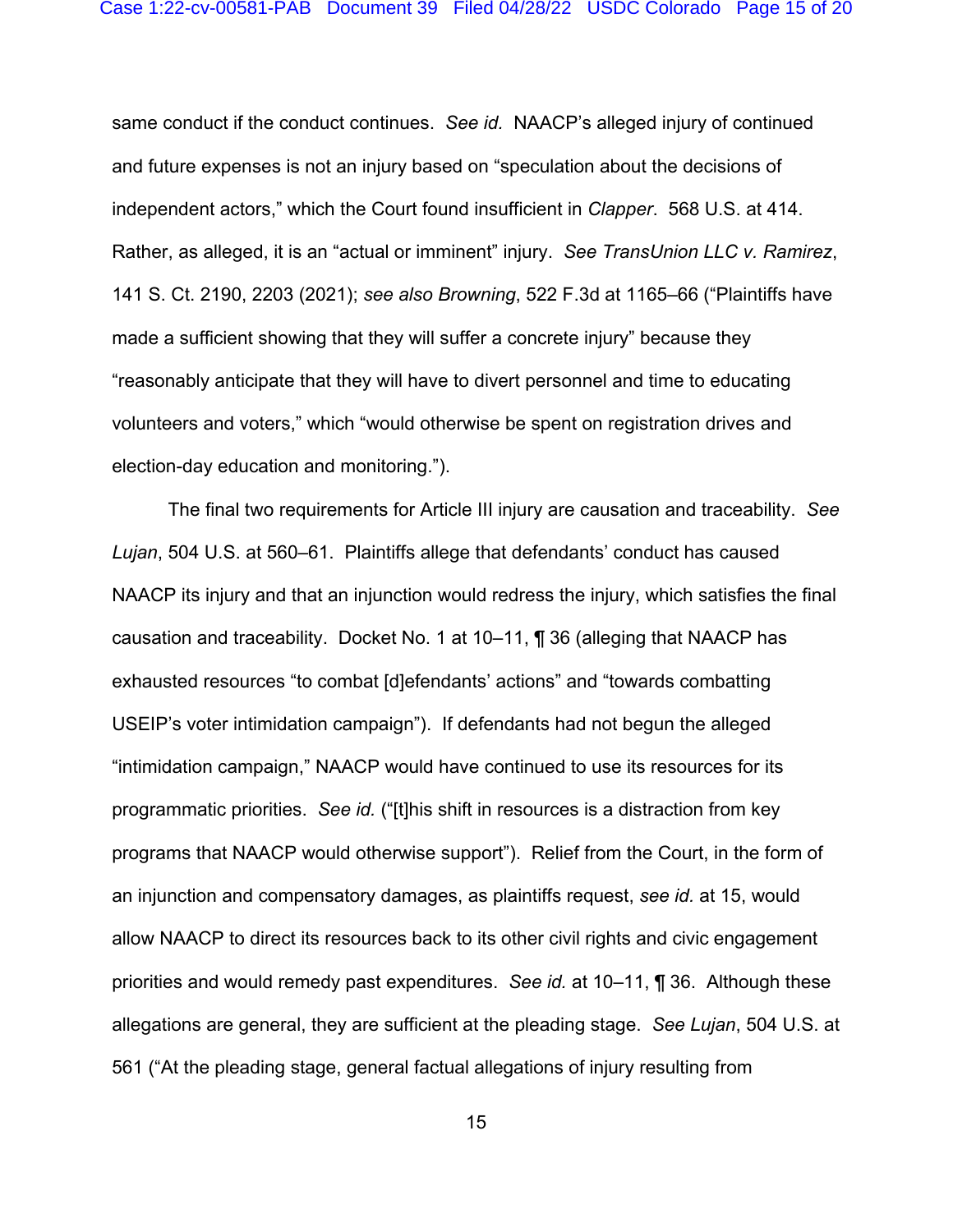defendant's conduct may suffice, for on a motion to dismiss we 'presum[e] that general allegations embrace those specific facts that are necessary to support the claim.'" (quoting *Lujan v. Nat'l Wildlife Fed'n*, 497 U.S. 871, 889 (1990)); *Comm. to Save the Rio Hondo*, 102 F.3d at 449 ("In cases reviewing questions of standing under a motion to dismiss, the court presumes general allegations embrace those specific facts necessary to support the claim."); *see also Sierra Club v. Young Life Campaign, Inc.*, 176 F. Supp. 2d 1070, 1084 (D. Colo. 2001) (finding sufficient for injury, causation, traceability allegation that "[d]efendant's failure to comply with the Act, the regulations, and its Permit has injured the past, present, and future interests of plaintiff, and plaintiff's members, by adversely affecting aesthetic, environmental, recreational, public health, wildlife, due process, and procedural interests," and that "[t]hese injuries are fairly traceable to the actions of defendant complained of herein").[4](#page-15-0)

The Court therefore finds that plaintiffs have sufficiently pled that NAACP has suffered a diversion-of-resources injury under *Havens Realty* and therefore has Article III standing to proceed. The Court will therefore deny the motion as to NAACP.

#### *2. LWVCO*

LWVCO is a "non-profit civic engagement organization with the mission to encourage informed and active participation in government, increase understanding of major public policy issues, and influence public policy through education and advocacy."

<span id="page-15-0"></span><sup>4</sup> Even if plaintiffs' requested relief would not necessarily remedy NAACP's alleged injuries, redressability only requires a showing that it is "likely, as opposed to merely speculative, that the injury will be redressed by a favorable decision." *See Lujan*, 504 U.S. at 561, (internal quotation marks and citation omitted). Plaintiffs need not show that a favorable decision will relieve every injury. *See Larson v. Valente*, 456 U.S. 228, 243 n.15 (1982).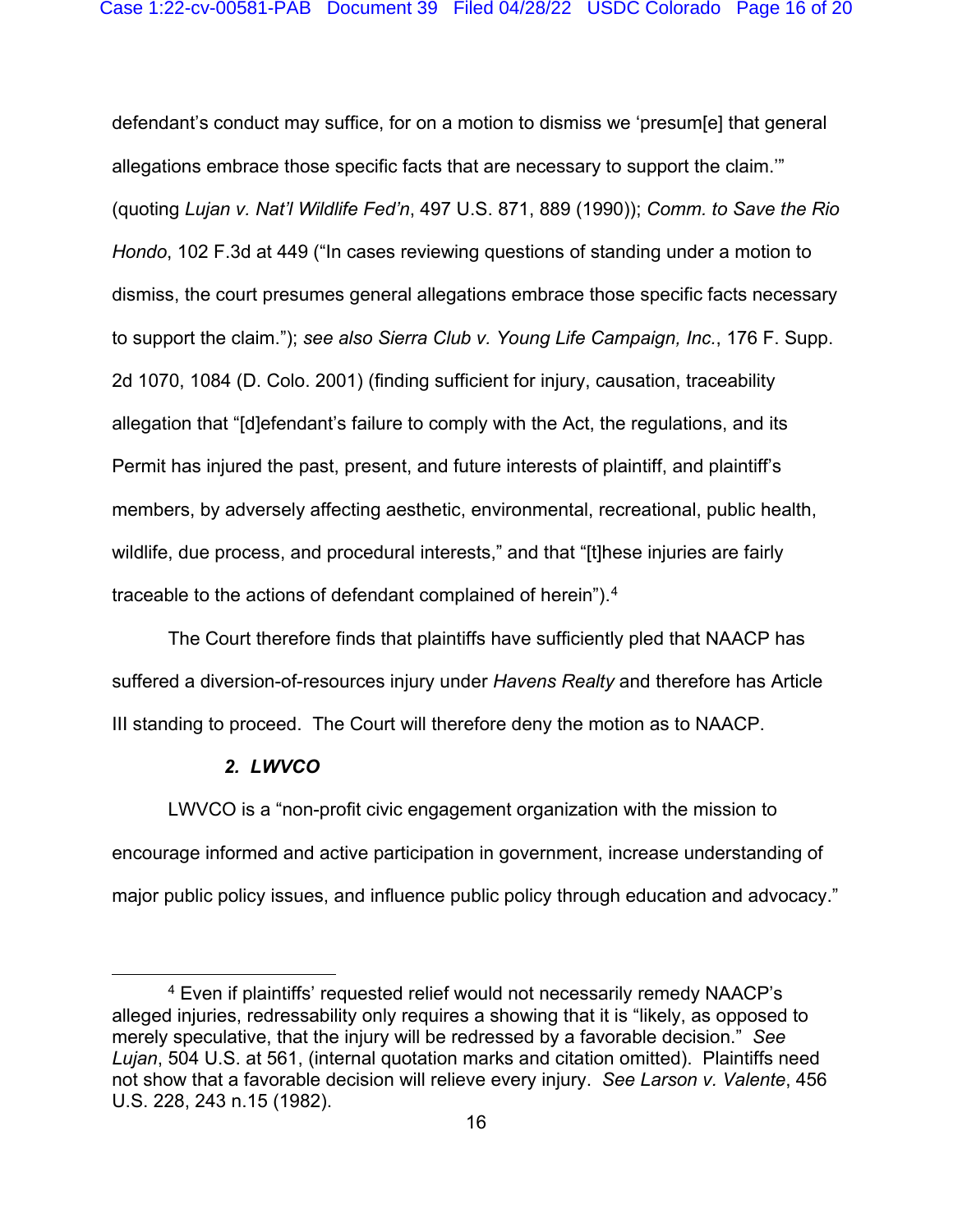Docket No. 1 at 5, ¶ 14. LWVCO does this by "conduct[ing] state and local advocacy, voter registration and engagement, civic education, and member enrichment programs." *Id.* Defendants' actions, plaintiffs allege, are "a direct assault on LWVCO's foundational mission to help new, young, and/or newly naturalized voters exercise their rights to participate in democracy." *Id.* at 11, ¶ 37. Plaintiffs allege that LWVCO has "diverted time and other resources from its civic engagement and election support programs in order to address" defendants' actions. *Id.* at 5, ¶ 14. LWVCO worries that "new voters (such as young people, new citizens, and others who have just become eligible to vote) are especially vulnerable to this intimidation" and may not vote as a result of defendants' conduct. *Id.* at 11, ¶ 37.

Defendants argue that plaintiffs have not alleged that LWVCO has sufficient injury for Article III standing. Docket No. 27 at 5–6. Defendants' arguments regarding LWVCO are similar to their arguments regarding NAACP and fail for the same reasons. Defendants assert that "[t]here has been no actual injury, and the injuries [plaintiffs allege regarding LWVCO] are only hypothetical in nature." *Id.* at 6. Although they purport to accept plaintiffs' allegations as true, *see id.* at 1, defendants appear to have overlooked the allegation that LWVCO has "diverted time and other resources from its civic engagement and election support programs in order to address" defendants' actions. *See* Docket No. 1 at 5, ¶ 14. Just as plaintiffs have met their burden with respect to NAACP, plaintiffs have also adequately alleged LWVCO's injury, causation, and redressability. Plaintiffs have alleged that defendants' conduct has impacted LWVCO's mission and, because LWVCO would not have expended these resources to counteract defendants if defendants had not engaged in the alleged conduct, plaintiffs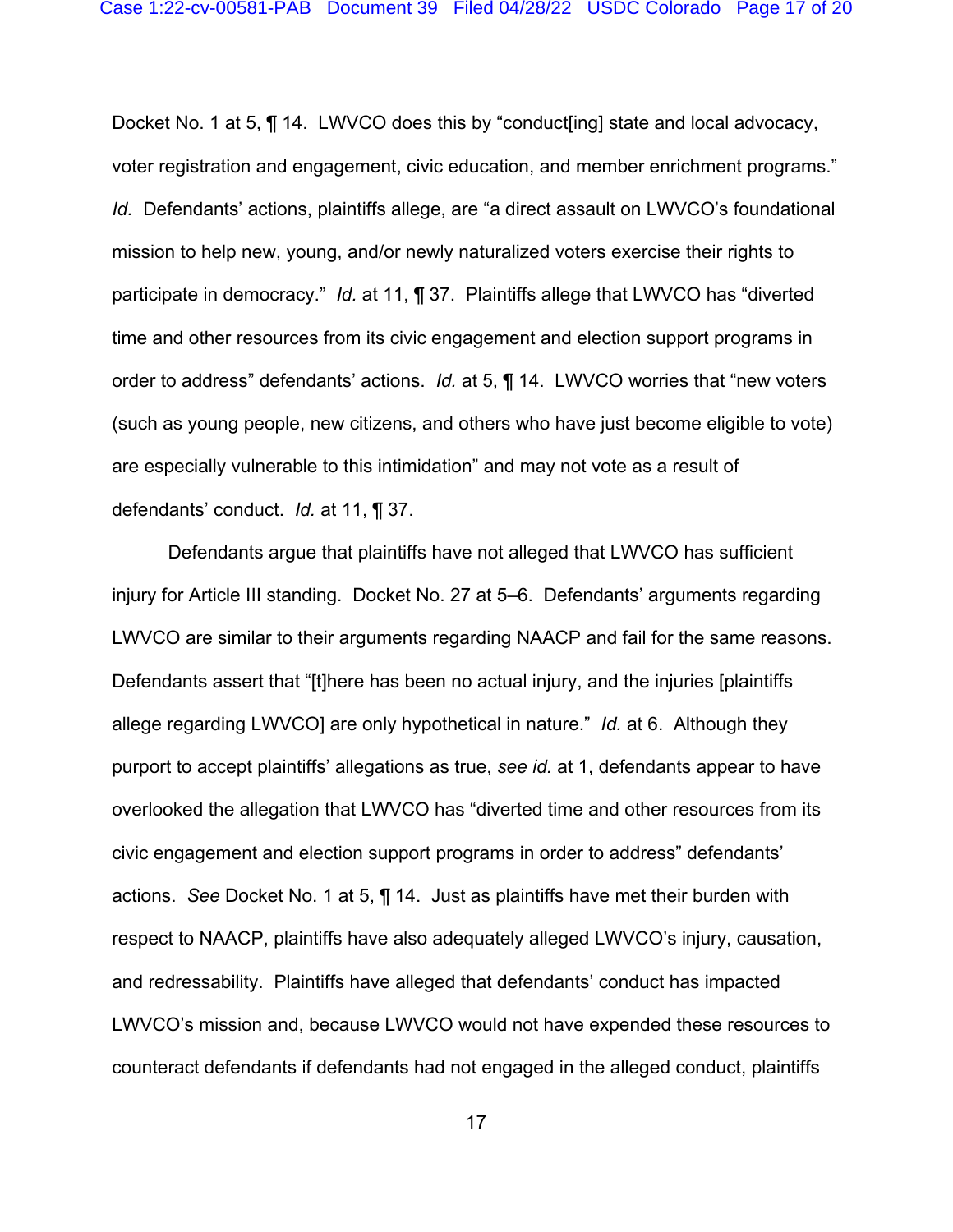have shown that defendants caused LWVCO's injury. Moreover, a favorable resolution of an injunction and compensatory damages would likely redress that injury, as LWVCO would not have to expend more resources to counteract defendants' conduct and would be compensated for what it did spend. *See Sierra Club*, 176 F. Supp. 2d at 1084. The Court's analysis regarding NAACP standing applies equally with LWVCO and, accordingly, the Court will deny defendants' motion to dismiss LWVCO.

## *3. MFV*

MFV is a "civic engagement organization that unites Latino, immigrant, and allied communities to promote social and economic justice through citizenship workshops, voter registration, and voter participation." Docket No. 1 at 5, ¶ 15. MFV's mission is to "build Latino political power by expanding the electorate, strengthening local infrastructures, and conducting year-round voter engagement." *Id.* Plaintiffs allege that MFV has "diverted time and other resources from its civic engagement and election support programs" to respond to defendants' conduct. *Id.* MFV "plans to invest additional resources into counties targeted by USEIP so that voters there recognize MFV canvassers as distinct from USEIP [members]." *Id.* at 11, ¶ 38. These resources that MFV "has and will continue to spend responding to USEIP's actions" would "otherwise . . . have been spent on activities central to [MFV's] core mission." *Id.*

Defendants' argument regarding MFV is contained in a single sentence: "[t]he language regarding MFV's alleged injury is entirely speculative, hypothetical, and conjectural and cannot establish standing." Docket No. 27 at 5 (citing *Nat'l Treasury Emps. Union* v. *United States*, 101 F.3d 1423, 1427 (D.C. Cir. 1996)). MFV, however, like NAACP and LWVCO, has expended resources to counter defendants' alleged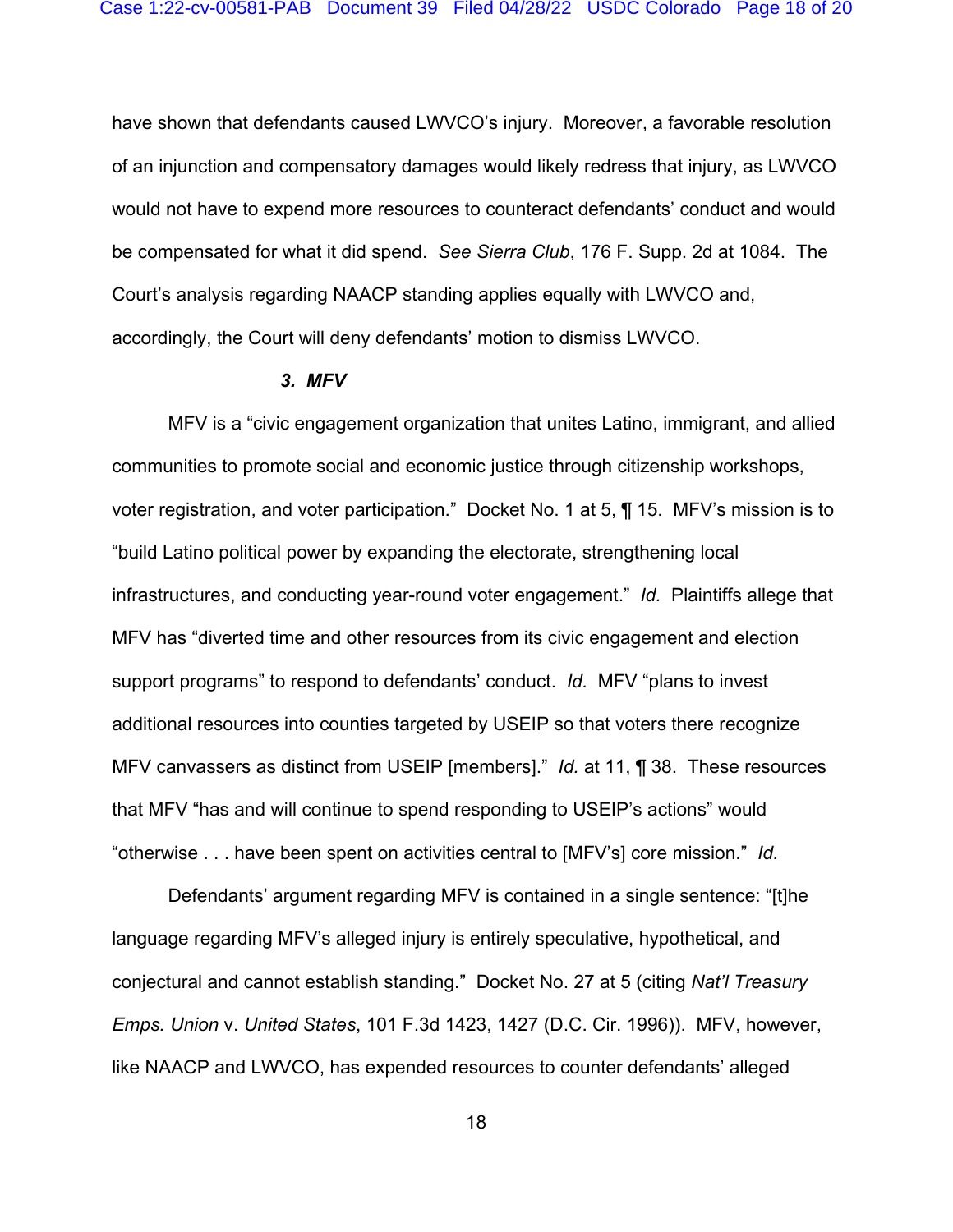conduct. *See* Docket No. 1 at 5, ¶ 15. MFV's resources could have been used for other programs and activities. *Id.* at 11, ¶ 38. Plaintiffs therefore have sufficiently alleged that MFV's mission has been impaired by defendants' conduct, and a favorable resolution from this Court would redress MFV's injury. Just as these allegations were sufficient for NAACP pand LWVCO, they are sufficient for MFV. Accordingly, the Court will deny defendants' motion as to MFV.

### **B. Associational Standing**

Defendants argue that they do not need to address plaintiffs' possible associational standing because plaintiffs "have not pled any facts to establish associational standing, and therefore, plaintiffs may only establish direct organizational standing." Docket No. 27 at 3. Plaintiffs disagree. Docket No. 33 at 9. The Court need not consider associational standing because the Court has determined that each plaintiff has organizational standing. *See Sierra Club*, 176 F. Supp. 2d at 1084 ("Whether the Sierra Club has standing to sue on its own behalf as opposed to standing to sue on behalf of its members is of no consequence so long as the Sierra Club has standing on one of these bases." (citing *Comm. to Save the Rio Hondo,* 102 F.3d at 447 n.3 ("An association has standing to sue even if it has not been injured itself so long as the association's members satisfy the constitutional minimum of Article III.")).

#### **C. Prudential Standing**

The prudential standing doctrine encompasses various limitations, including "the general prohibition on a litigant's raising another person's legal rights." *Allen v. Wright*, 468 U.S. 737, 751 (1984). "[T]he plaintiff generally must assert his own legal rights and interests, and cannot rest his claim to relief on the legal rights or interests of third